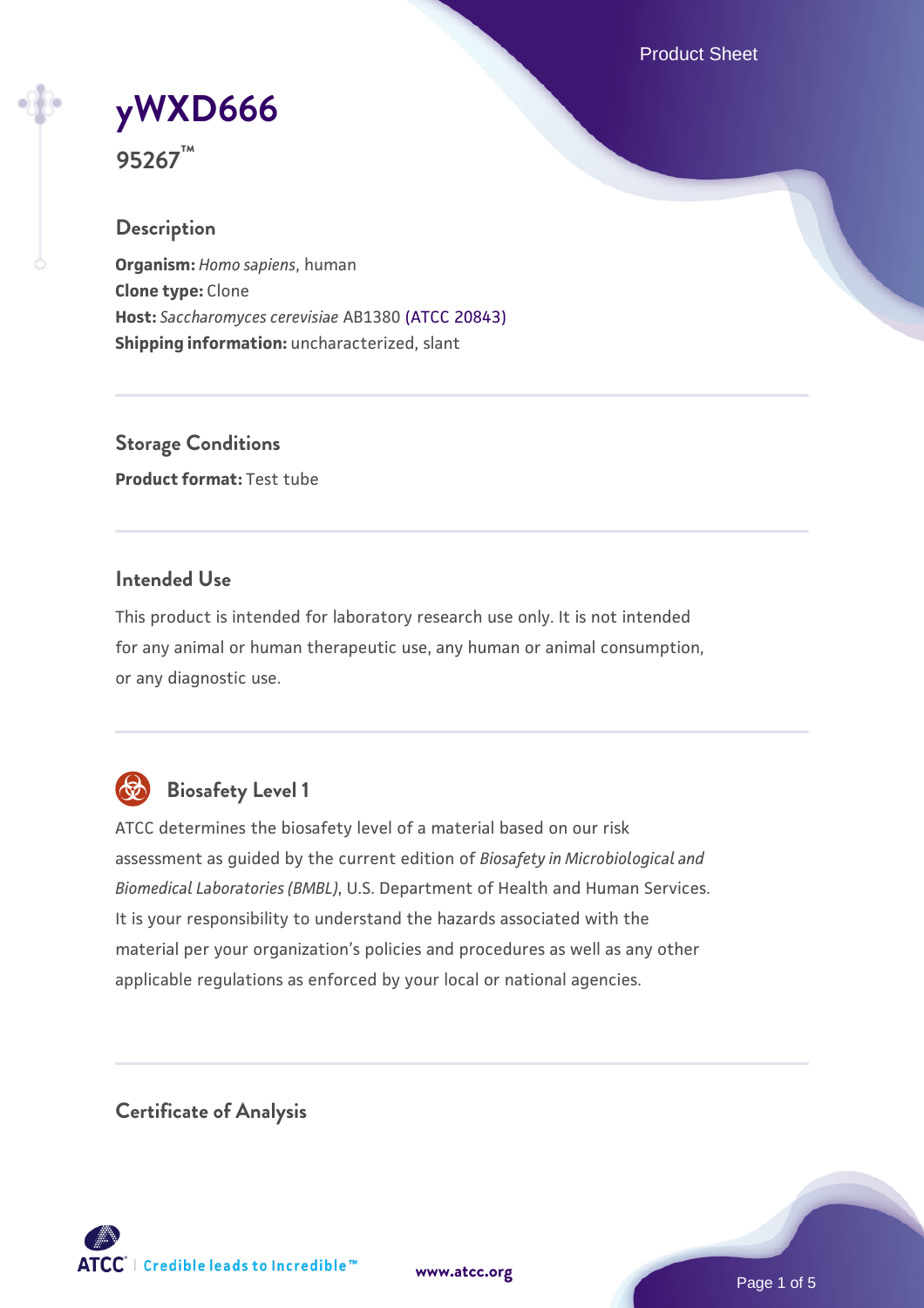

For batch-specific test results, refer to the applicable certificate of analysis that can be found at www.atcc.org.

### **Insert Information**

**Type of DNA:** genomic **Genome:** Homo sapiens **Chromosome:** X X q24-q28 **Gene name:** DNA Segment, single copy **Gene product:** DNA Segment, single copy [DXS2247] **Gene symbol:** DXS2247 **Contains complete coding sequence:** Unknown **Insert end:** EcoRI

#### **Vector Information**

**Construct size (kb):** 140.0 **Intact vector size:** 11.454 **Vector name:** pYAC4 **Type of vector:** YAC **Host range:** *Saccharomyces cerevisiae*; *Escherichia coli* **Vector information:** other: telomere, 3548-4235 other: telomere, 6012-6699 Cross references: DNA Seq. Acc.: U01086 **Cloning sites:** EcoRI **Markers:** SUP4; HIS3; ampR; URA3; TRP1 **Replicon:** pMB1, 7186-7186; ARS1, 9632-10376

# **Growth Conditions**

**Medium:** 



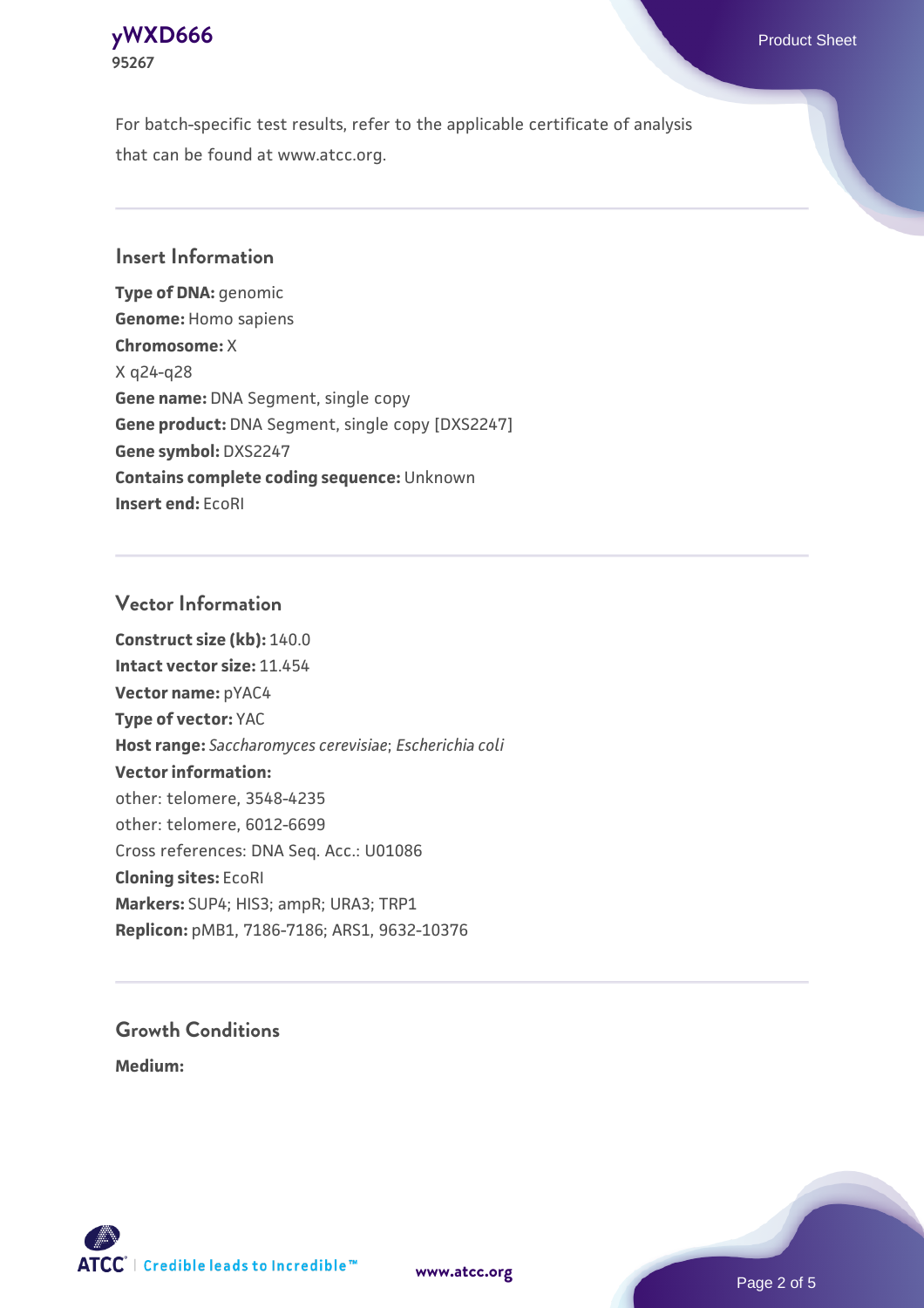#### **[yWXD666](https://www.atcc.org/products/95267)** Product Sheet **95267**

[ATCC Medium 1245: YEPD](https://www.atcc.org/-/media/product-assets/documents/microbial-media-formulations/1/2/4/5/atcc-medium-1245.pdf?rev=705ca55d1b6f490a808a965d5c072196) **Temperature:** 30°C

#### **Notes**

More information may be available from ATCC (http://www.atcc.org or 703- 365-2620).

# **Material Citation**

If use of this material results in a scientific publication, please cite the material in the following manner: yWXD666 (ATCC 95267)

# **References**

References and other information relating to this material are available at www.atcc.org.

# **Warranty**

The product is provided 'AS IS' and the viability of ATCC® products is warranted for 30 days from the date of shipment, provided that the customer has stored and handled the product according to the information included on the product information sheet, website, and Certificate of Analysis. For living cultures, ATCC lists the media formulation and reagents that have been found to be effective for the product. While other unspecified media and reagents may also produce satisfactory results, a change in the ATCC and/or depositor-recommended protocols may affect the recovery, growth, and/or function of the product. If an alternative medium formulation or reagent is used, the ATCC warranty for viability is no longer



**[www.atcc.org](http://www.atcc.org)**

Page 3 of 5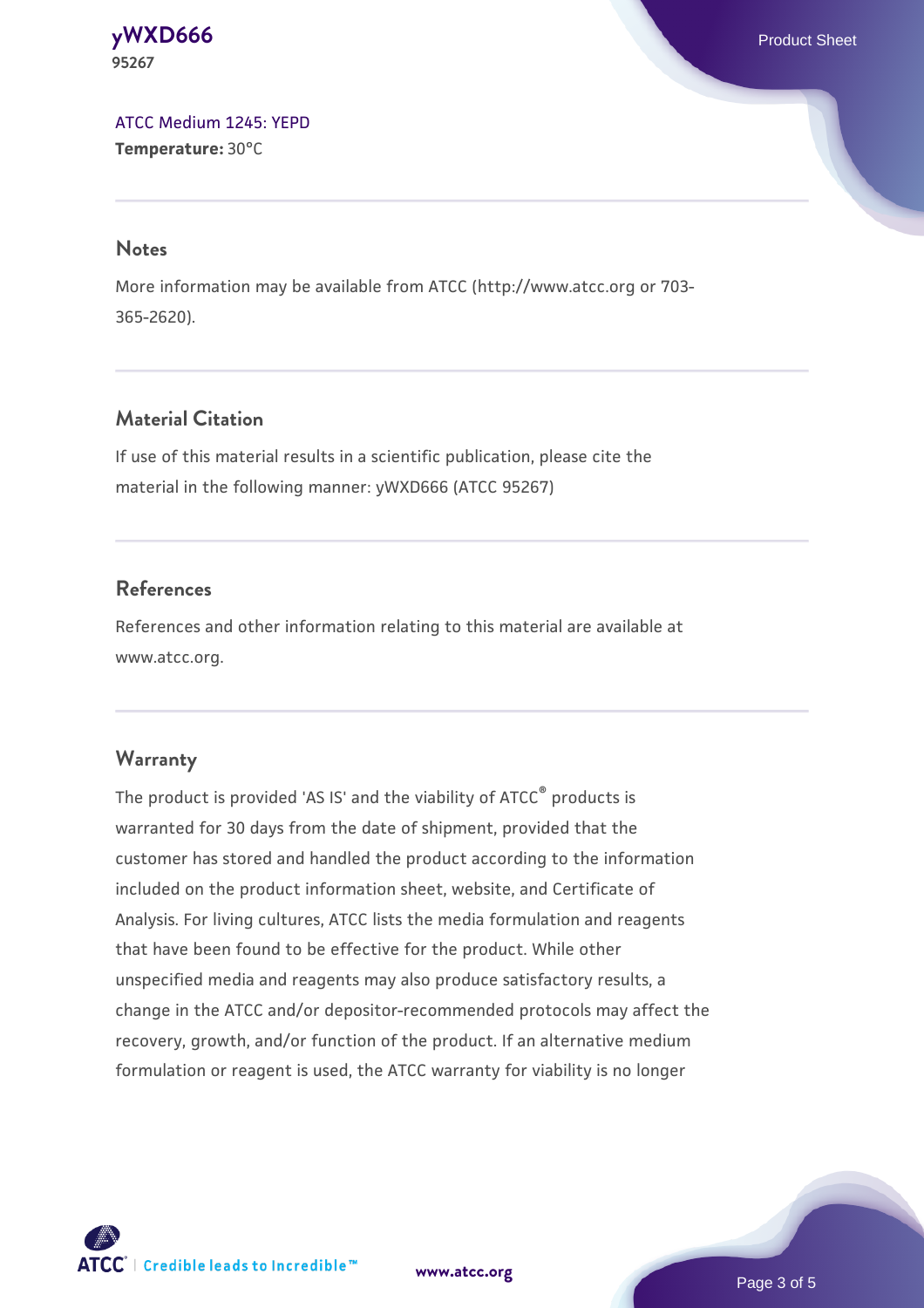**[yWXD666](https://www.atcc.org/products/95267)** Product Sheet **95267**

valid. Except as expressly set forth herein, no other warranties of any kind are provided, express or implied, including, but not limited to, any implied warranties of merchantability, fitness for a particular purpose, manufacture according to cGMP standards, typicality, safety, accuracy, and/or noninfringement.

#### **Disclaimers**

This product is intended for laboratory research use only. It is not intended for any animal or human therapeutic use, any human or animal consumption, or any diagnostic use. Any proposed commercial use is prohibited without a license from ATCC.

While ATCC uses reasonable efforts to include accurate and up-to-date information on this product sheet, ATCC makes no warranties or representations as to its accuracy. Citations from scientific literature and patents are provided for informational purposes only. ATCC does not warrant that such information has been confirmed to be accurate or complete and the customer bears the sole responsibility of confirming the accuracy and completeness of any such information.

This product is sent on the condition that the customer is responsible for and assumes all risk and responsibility in connection with the receipt, handling, storage, disposal, and use of the ATCC product including without limitation taking all appropriate safety and handling precautions to minimize health or environmental risk. As a condition of receiving the material, the customer agrees that any activity undertaken with the ATCC product and any progeny or modifications will be conducted in compliance with all applicable laws, regulations, and guidelines. This product is provided 'AS IS' with no representations or warranties whatsoever except as expressly set forth herein and in no event shall ATCC, its parents, subsidiaries, directors, officers, agents, employees, assigns, successors, and affiliates be liable for indirect, special, incidental, or consequential damages of any kind in connection with or arising out of the customer's use of the product. While reasonable effort is made to ensure authenticity and reliability of materials on deposit, ATCC is not liable for damages arising from the misidentification or



**[www.atcc.org](http://www.atcc.org)**

Page 4 of 5